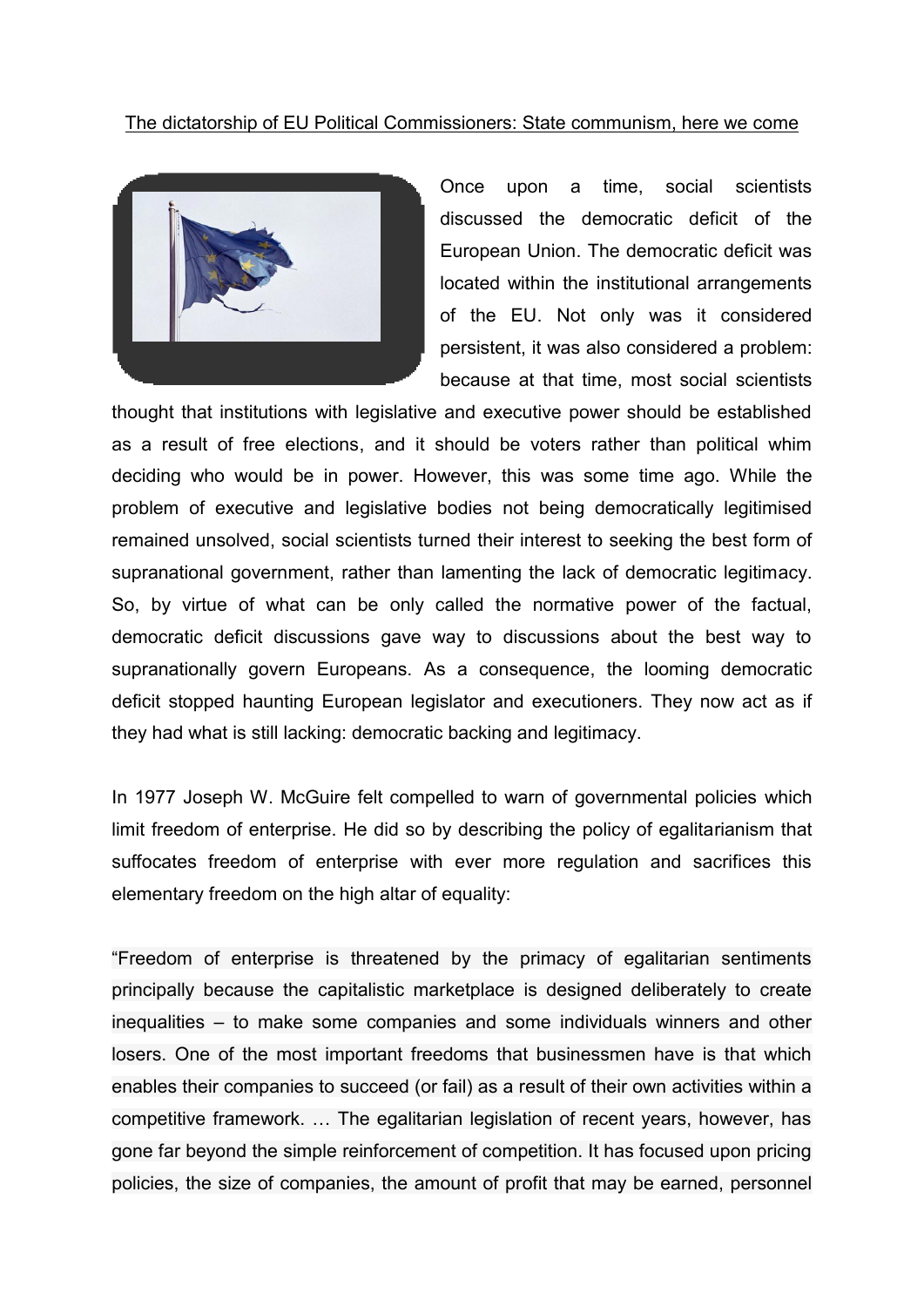practices, working conditions, consumer relationships and the like. Many of these regulations … have tended to reduce income and power differentials between companies. But a free enterprise economy thrives on such differences. It is antithetical to egalitarianism, and the only way egalitarianism can fully emerge is at the expense of free enterprise. Business can become more egalitarian only if it continues to surrender its freedom. The continued loss of freedom of enterprise, therefore, is one of the costs that will have to be borne by business (and by society) in order to attain greater equality." (McGuire, 1977, S.28-29).



In 1983 Paul DiMaggio and Walter J. Powell continued in the footsteps of Max Weber and his research of bureaucratic structures: the so-called 'iron cage'. Weber saw bureaucracy as a necessary evil. While aware of its dangers, he could not think of another

institution capable of rationalising and easing interactions between economic actors and allowing for optimal resource allocation. Observe that for Weber efficiency of resource allocation was what provided legitimacy for establishing bureaucratic structures. DiMaggio and Powell, based on modern developments, refuted this assumption: efficiency of resource allocation was not the reason for establishing bureaucratic structures any more. Therefore efficiency is not what legitimises bureaucracy. Bureaucracy has become an end in its own right, it no longer needs to be legitimised, but provides legitimacy; legitimacy for cultural (e.g. moral) beliefs. This alteration can best be observed in the flurry of organisations which have popped up nationally and internationally. Non-governmental organisations such as Greenpeace, WWF, Human Rights Watch, UNICEF, organisations which fight for Gender Diversity in the Boardroom, environmental protection, a civic society, cultural heritage, work protection, and many more issues derived from cultural beliefs and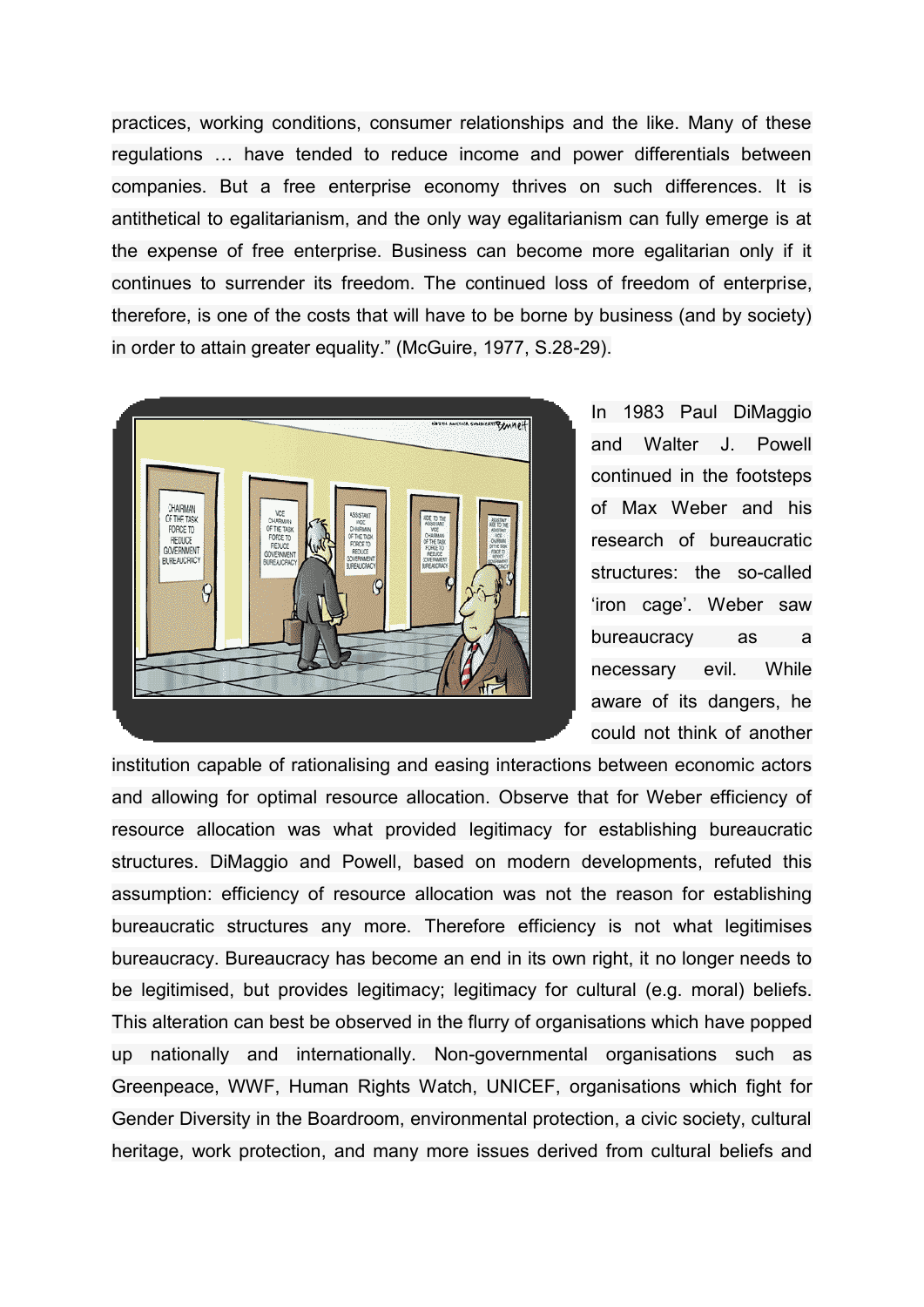put into a bureaucratic structure to gain legitimacy. It is only when cultural beliefs become entrenched in a bureaucratic structure that they gain legitimacy.

As foreseen by McGuire, policies of egalitarianism – especially those directed towards free enterprise – proved efficient to legitimise the building of ever more bureaucratic structures, be they governmental or non-governmental. Watching firms closely, seeking social responsibility has become a cornerstone of legitimacy for a large number of governmental and non-governmental bodies and organisations. The habit to claim economic growth as a success of the political steering of markets, while depositing the blame for economic crisis and failure elsewhere (e.g. at the doorsteps of banks), and the ease of using this blame game to justify calls for ever more regulation, gave the claims for Corporate Social Responsibility ever more credence, and incorporated it into societies' normality structure. Today, to question the claim that firms must behave according to CSR principles has reached the status of heresy, which is another indication of how deep the claim is buried in the cultural layers of society. It takes a lot of courage to ride against the tide of Corporate Social Responsibility and the multitude of CSR 'free riders'. Philip Booth, head of the Institute of Economic Affairs, is one of the dissidents who do so.

"The *raison d'être* of a business is to put something into society by being a business. The provision of cheap and plentiful food in good condition; the development and supply of computers with ever greater functionality; the provision of a cup of cappuccino that does not involve the buyer having to go through the expensive and laborious process of buying the machinery and making the coffee himself are all activities that put something into society. Why is it that business are caricatured as 'taking out of society' when they behave as businesses but 'putting something into society' when they spend money on community projects and the like?" Booth (2009), S.2.



The European Commission, free from bother about voters' will or democratic representation, discovered Corporate Social Responsibility (CSR) as a means to press its cause and make Europe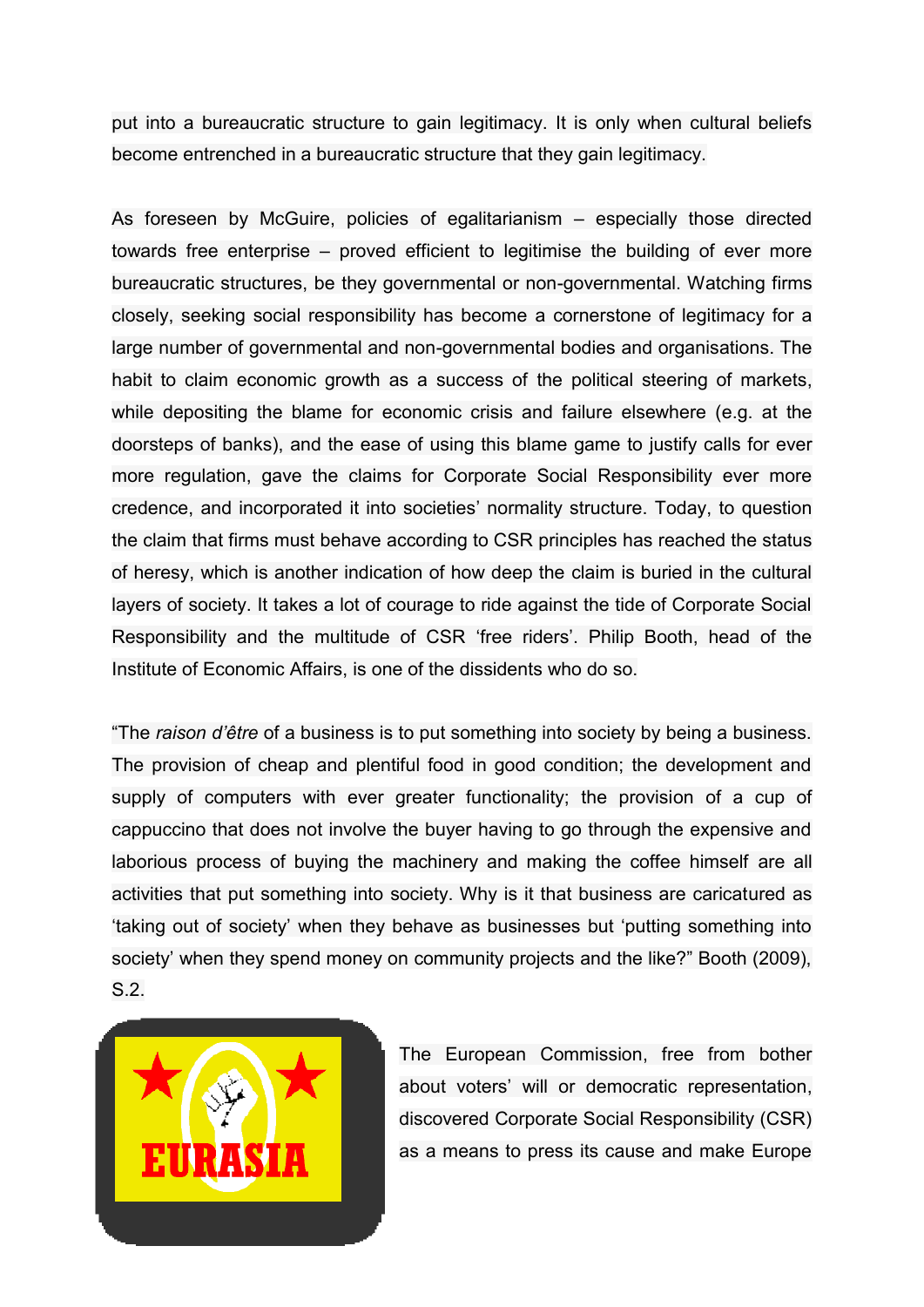an egalitarian desert (a process emphatically called harmonisation in Euro-Speak). As feared by McGuire and described by DiMaggio and Powell, the European Commission relies increasingly on coercive isomorphism to "harmonise" the European economic landscape; to strive for an European communist paradise. On its way to European Communism the European Commission gave itself a new tool that it calls a CSR Strategy.

The most striking feature of the new CSR Strategy of 2011 emerges if the new strategy is compared to the old strategy of 2001. The shift is quite dramatic. In 2001 CSR was a descriptive concept describing the efforts undertaken by firms to include social and ecological aspects in their daily business. In 2011 it is different. Now, CSR is a normative concept that requires firms to take responsibility for all their "impacts on society". This is quite a broad definition that provides the European Commission with a vast array of opportunities to interfere in the way firms conduct their business. How far this newly assumed right of the European Commission reaches is quite impressively put into words by the European Commission itself:

"CSR at least (!) covers human rights, labour and employment practices (such as training, gender equality, and employee health and wellbeing), environmental issues (such as biodiversity, climate change, resource efficiency, life-cycle assessment and pollution prevention), and combating bribery and corruption. Community involvement and development, the integration of disabled persons, and consumer interests, including privacy, are also part of the CSR agenda. The promotion of social and environmental responsibility through the supply-chain, and the disclosure of nonfinancial information are recognised as important cross-cutting issues."

It is obvious what the EU Political Commissioners have in mind with their CSR Strategy. The strategy is designed to enable the European Commission to interfere whenever it sees fit to do so. Suppose firm A pays lower wages than firm B. This constitutes a violation of CSR labour law fundamentals. Suppose firm A aggressively markets a new product with the aim to gain market share from firm B. Suppose further this will lead to firm B making parts of its work force redundant. A clear breach of labour law fundamentals in an egalitarian setting that requires the European Commission to interfere. After all, it is jobs that are to be saved, and who